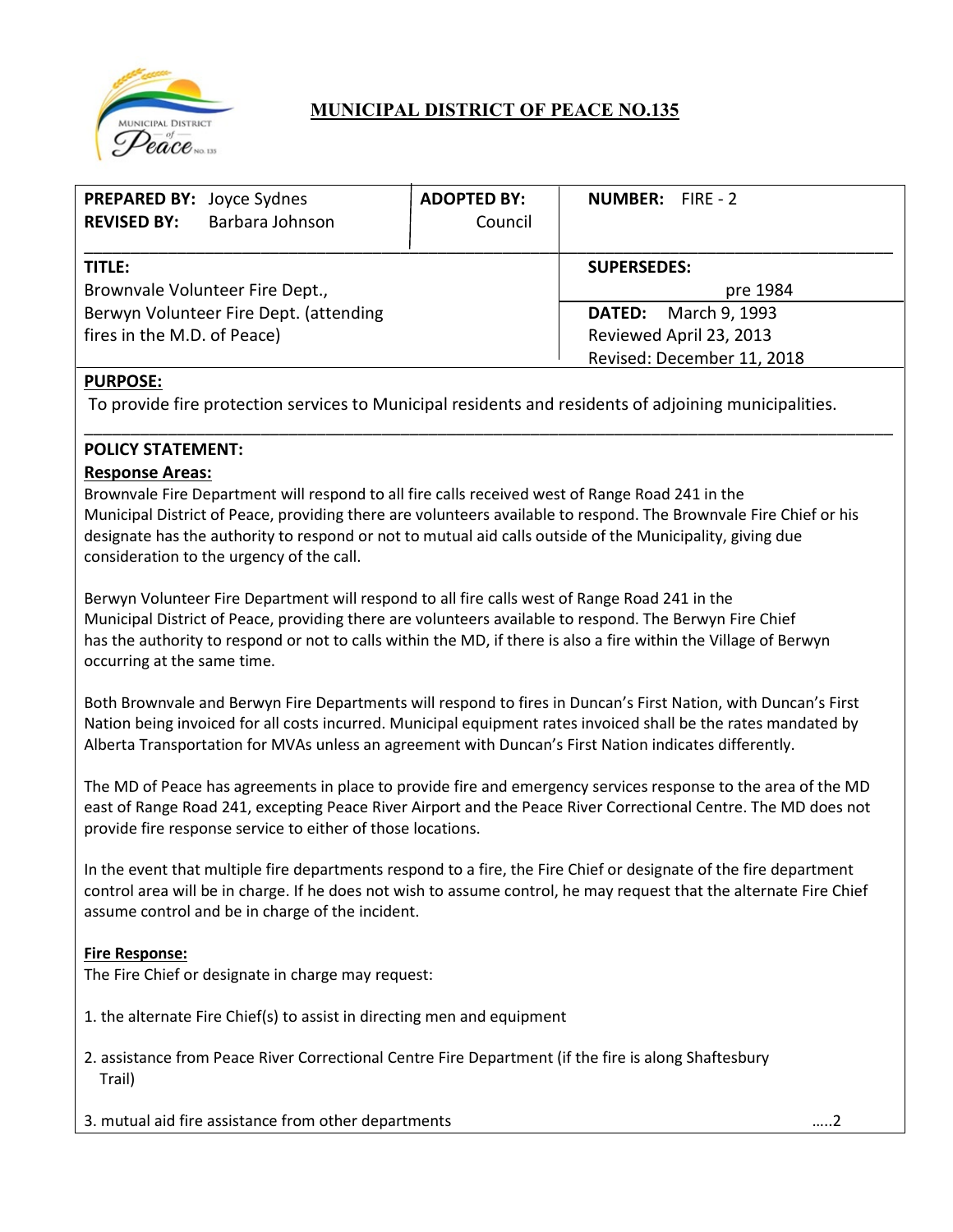

## **MUNICIPAL DISTRICT OF PEACE NO.135**

| <b>PREPARED BY: Joyce Sydnes</b><br>Barbara Johnson<br><b>REVISED BY:</b>          | <b>ADOPTED BY:</b><br>Council  | <b>NUMBER:</b> FIRE - 2<br>page 2                                                       |
|------------------------------------------------------------------------------------|--------------------------------|-----------------------------------------------------------------------------------------|
| TITLE:<br>Brownvale Volunteer Fire Dept.<br>Berwyn Volunteer Fire Dept. (attending | <b>SUPERSEDES:</b><br>pre 1984 |                                                                                         |
| fires in the M.D. of Peace)                                                        |                                | March 9, 1993<br><b>DATED:</b><br>Reviewed April 23, 2013<br>Revised: December 11, 2018 |

## **PURPOSE OF THIS POLICY**:

To provide fire protection services to Municipal residents and residents of adjoining municipalities.

### **Fire Response Continued:**

4. that Municipal Administration arrange for additional equipment required. Municipal equipment (i.e. dozers) to be made available first and hired equipment second. In the event that the CAO is not available, the Public Works Foreman or any Councillor may arrange for equipment.

\_\_\_\_\_\_\_\_\_\_\_\_\_\_\_\_\_\_\_\_\_\_\_\_\_\_\_\_\_\_\_\_\_\_\_\_\_\_\_\_\_\_\_\_\_\_\_\_\_\_\_\_\_\_\_\_\_\_\_\_\_\_\_\_\_\_\_\_\_\_\_\_\_\_\_\_\_\_\_\_\_\_\_\_\_\_\_

- 5. that the CAO or any Councillor request assistance from Alberta Forestry.
	- The Fire Chief must be specific in his request:
	- observation and an assessment of the situation by helicopter. If possible, the Fire Chief should fly the observation route.
	- equipment or men and equipment are required.
	- weather reports (wind, rain, etc.)
	- bucketing by a helicopter

A copy of the Mutual Aid Request form is attached to this policy.

### **Fire Permits:**

As per Bylaw No. 17/2018, fire permits are required in certain areas of the Municipality, as shown on Schedule "A" of the bylaw.

Fire Permits are issued between April 1 and October 31<sup>st</sup> each year, by the MD's Fire Guardian and applications must contain the following information:

- name and contact information of applicant
- legal description where fire is proposed
- period of time for which permit is required.
- precautions undertaken by applicant to prevent fire becoming uncontrolled

A copy of the Fire Permit Request Form and Fire Permit form part of this policy.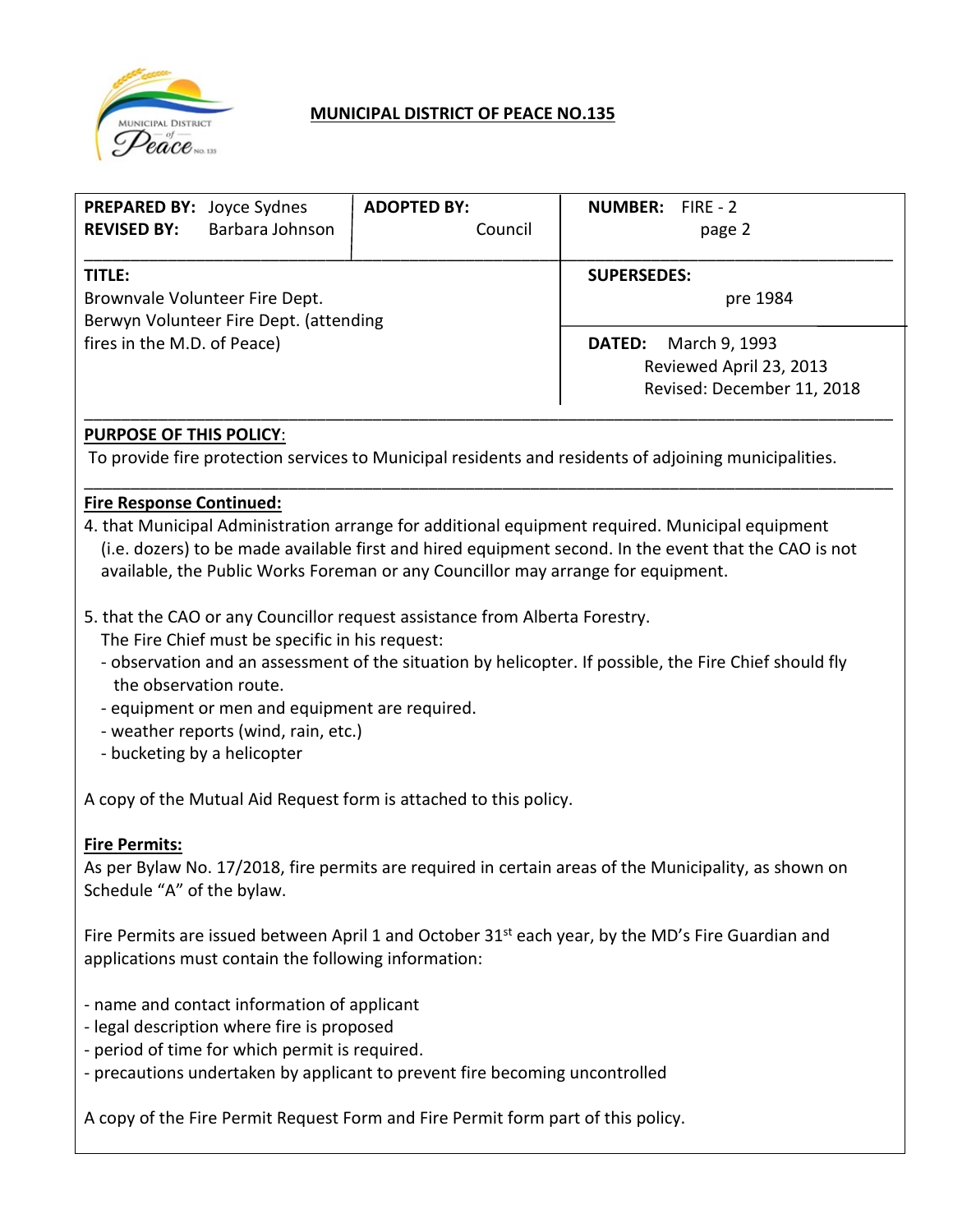# **MUNICIPAL DISTRICT OF PEACE NO. 135**

# **Fire Permit Request Form**

|                                      |     | Date:             |  |  |
|--------------------------------------|-----|-------------------|--|--|
|                                      |     |                   |  |  |
| <b>NAME:</b>                         |     |                   |  |  |
|                                      |     |                   |  |  |
|                                      |     | Phone #:          |  |  |
|                                      |     | Fax #:            |  |  |
|                                      |     | Email<br>Address: |  |  |
|                                      |     |                   |  |  |
| <b>ADDRESS:</b>                      |     |                   |  |  |
|                                      |     |                   |  |  |
| <b>PERMIT LOCATION:</b>              | (1) |                   |  |  |
|                                      | (2) |                   |  |  |
|                                      | (3) |                   |  |  |
|                                      |     |                   |  |  |
| <b>PURPOSE OF</b><br><b>BURNING:</b> |     |                   |  |  |
|                                      |     |                   |  |  |
| <b>FIRE PROTECTION</b>               |     |                   |  |  |
| <b>MEASURES:</b>                     |     |                   |  |  |
|                                      |     |                   |  |  |
|                                      |     |                   |  |  |
| <b>DATE REQUIRED:</b>                |     |                   |  |  |
| <b>HOME QUARTER:</b>                 |     |                   |  |  |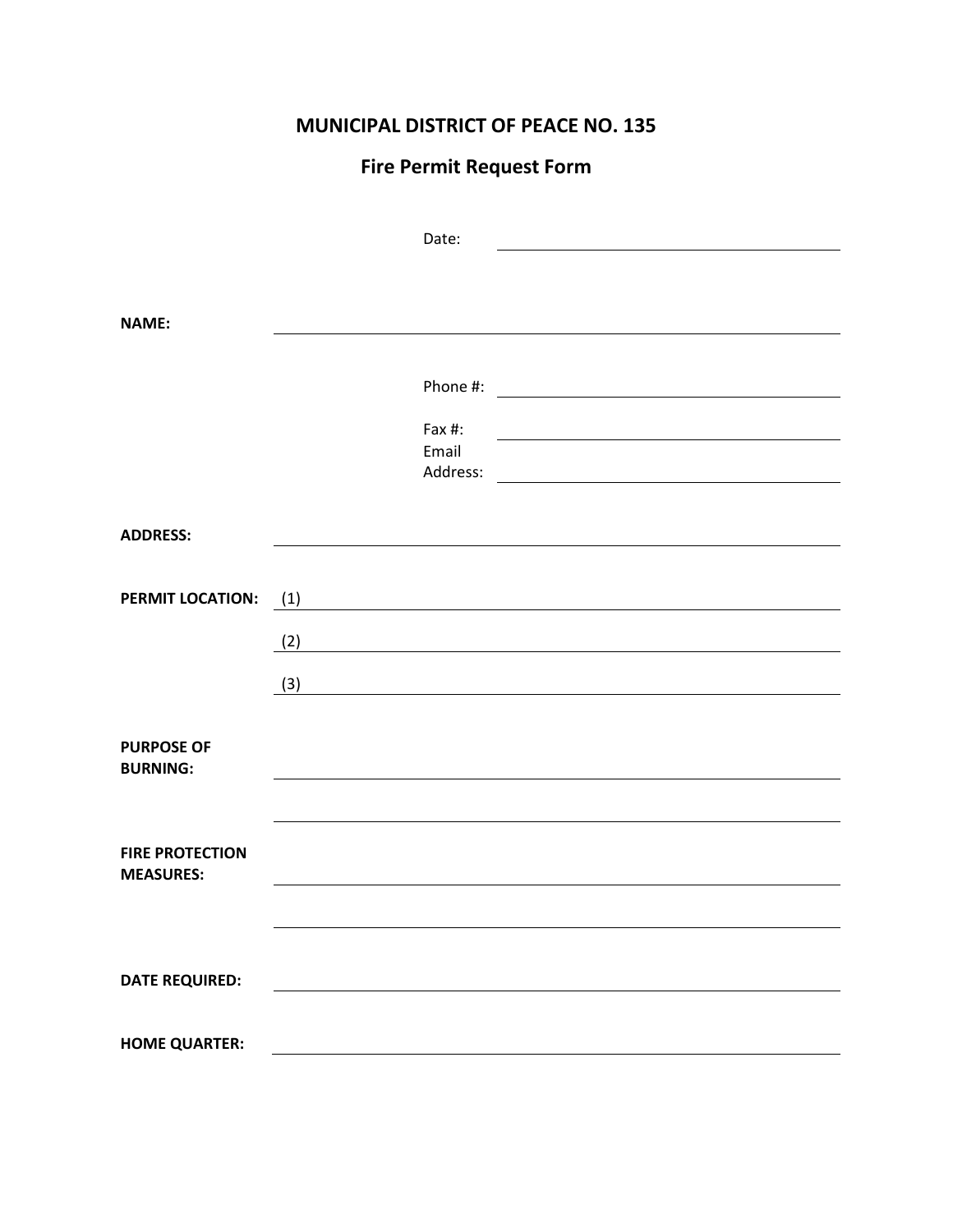

# FIRE PERMIT (FREE)

\_\_\_\_\_\_\_\_\_\_\_\_\_\_\_\_\_\_\_\_\_\_\_\_\_\_\_\_\_\_\_\_\_\_\_\_\_\_\_\_\_\_\_\_\_\_\_\_\_\_\_\_\_\_\_\_\_\_\_\_\_\_\_\_\_\_\_\_\_\_\_\_\_\_\_\_\_\_\_\_

**No.**

# **Issued under authority of the M.D. of Peace No.135.**

|                         |                                      |        | Burning shall be done in compliance with The Forest and Prairie Protection Act<br>and Regulations made thereunder, and the following conditions: |  |  |  |  |
|-------------------------|--------------------------------------|--------|--------------------------------------------------------------------------------------------------------------------------------------------------|--|--|--|--|
|                         |                                      |        |                                                                                                                                                  |  |  |  |  |
|                         |                                      |        |                                                                                                                                                  |  |  |  |  |
|                         | side and accept full responsibility. |        | I have read and understand the conditions above and regulations on the reverse                                                                   |  |  |  |  |
|                         |                                      |        |                                                                                                                                                  |  |  |  |  |
| <b>Countersigned by</b> |                                      |        |                                                                                                                                                  |  |  |  |  |
|                         |                                      |        |                                                                                                                                                  |  |  |  |  |
|                         |                                      | (Date) |                                                                                                                                                  |  |  |  |  |

**NOTE: This permit is not valid unless countersigned and may be cancelled at any time.**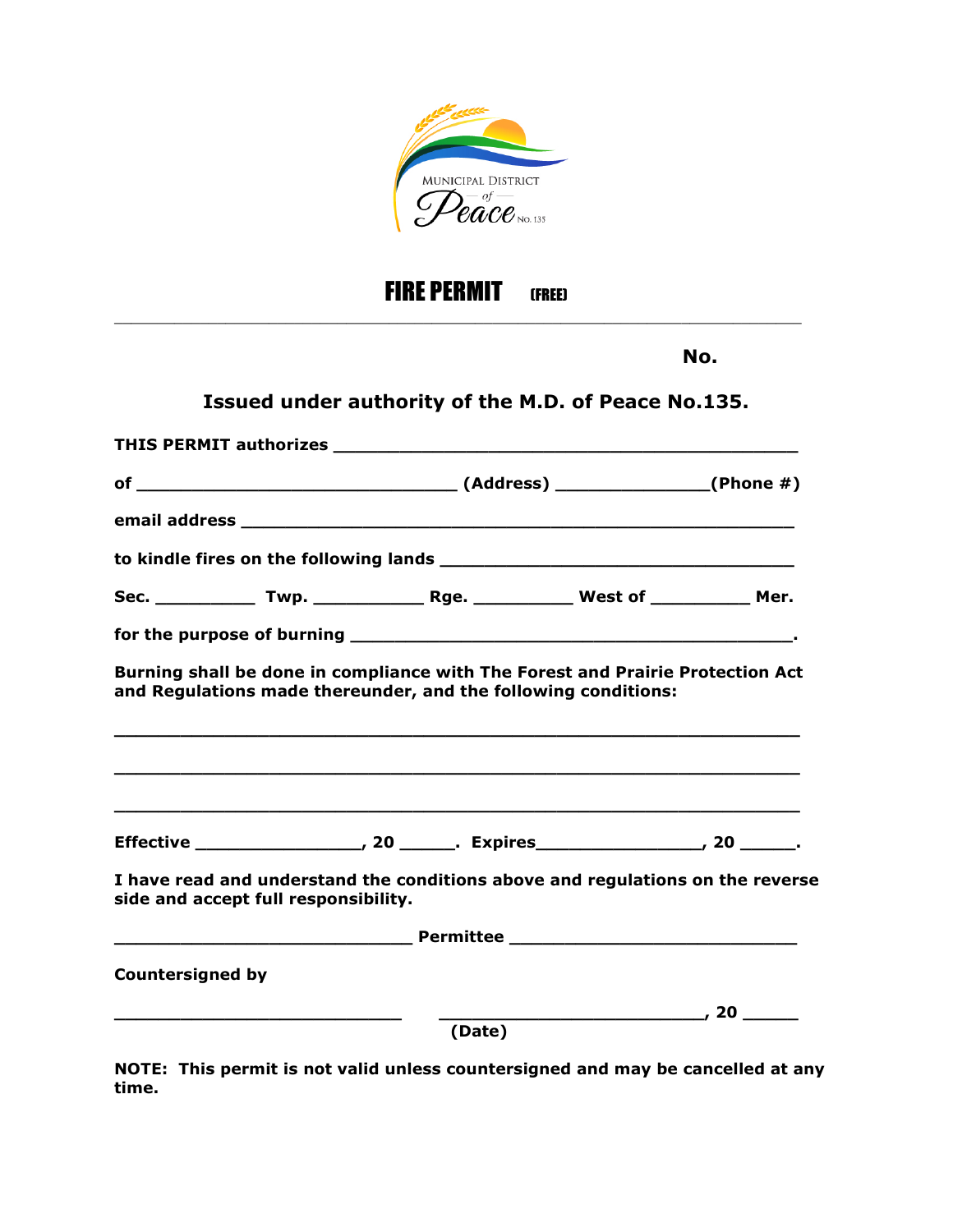### **CONDITIONS**

### **EXTRACTS FROM THE FOREST AND PRAIRIE PROTECTION ACT OF ALBERTA 1980.**

- **Section 19** (3) A fire permit is valid only for the period for which it is issued.
	- (4) A forest officer or fire guardian issuing a fire permit may endorse on the permit any special fire control conditions with which the applicant must comply in addition to the provisions of this Act and regulations.
- **Section 20** A fire permit may be suspended or cancelled at any time by a forest officer or fire guardian and upon receiving notice of the suspension or cancellation the person concerned shall immediately extinguish any fire set pursuant to his permit.

### **Section 21** (1) For the purpose of fire control the Minister may, by order

- (a) suspend or cancel within any part or all of Alberta all fire permits, or
	- (b) prohibit the lighting or require extinguishing of a fire set other than under the authority of a fire permit.
- (2) The order made pursuant to subsection (1) shall be immediately published at least twice a day for not less than two consecutive days by such radio and television stations as are considered by the Minister most likely to bring the matter to the attention of the public.
- (3) In any area affected by an order made pursuant to subsection (1) every person shall immediately proceed to extinguish every open outdoor fire lit by him or under his authority and every fire located on land occupied or owned by him.

### **Section 22** No person shall

- (a) light an outdoor fire without first taking sufficient precautions to ensure that the fire can be kept under control at all times.
- (b) light an outdoor fire when weather conditions are conducive to a fire readily escaping out of control.
- (c) fail to take reasonable steps to control a fire for the purpose of preventing it from spreading onto land other than his own.
- (d) deposit, discard or leave any burning matter or substance in a place where it might ignite other matter and result in a fire.

### **EXTRACT FROM THE FOREST AND PRAIRIE PROTECTION ACT OF ALBERTA REGULATIONS PART 1**

**Section 4** Every person who sets a fire under authority of a permit shall

- (a) keep the permit at the site of the fire.
- (b) produce and show the permit to an officer on request.
- (c) keep the fire under control.
- (d) extinguish the fire before expiration of the permit or upon cancellation of the permit.